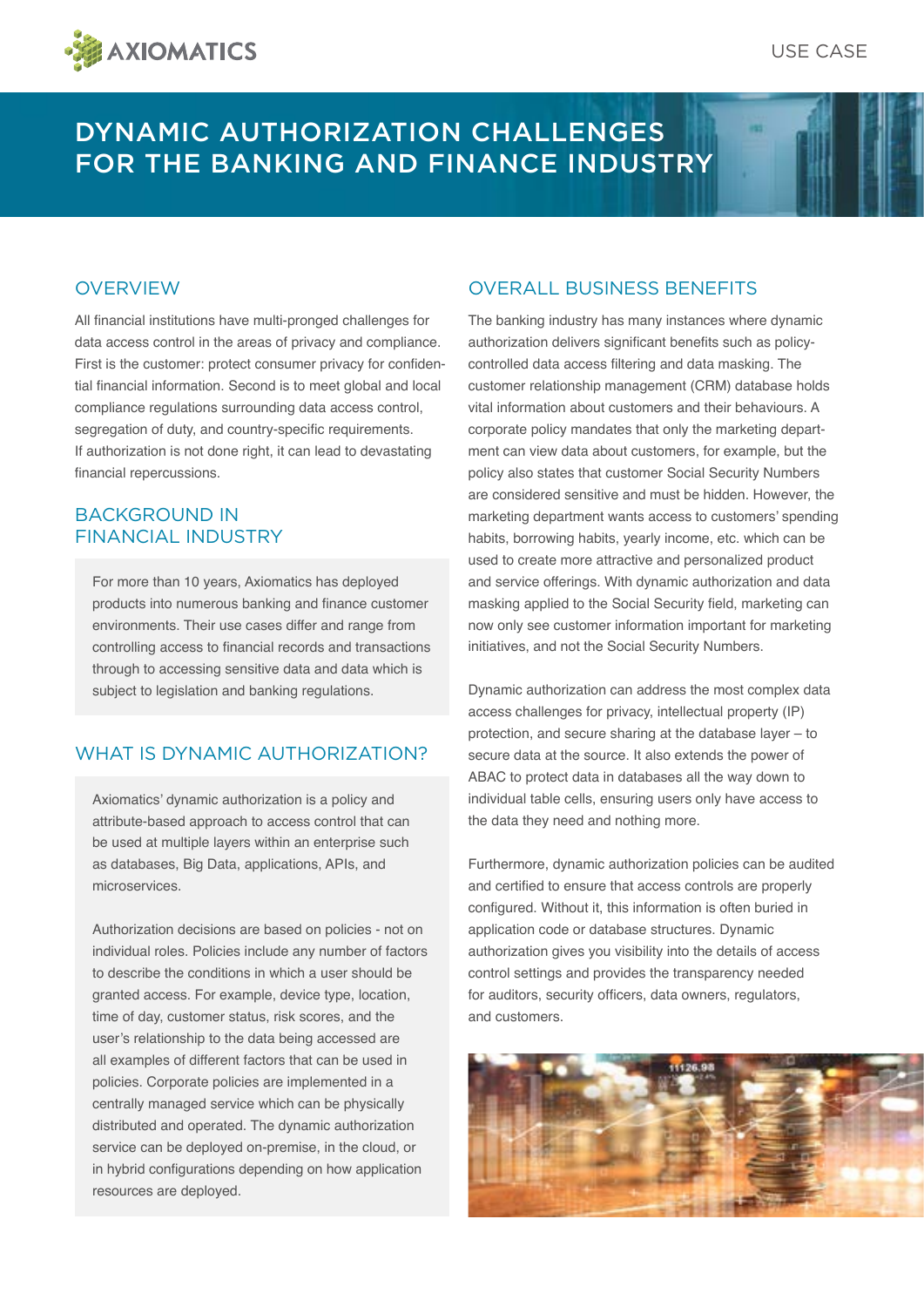

#### HOW TO PUT AUTHORIZATION INTO PRACTICE

Dynamic authorization can be applied to many use cases across the Banking and Finance industry. Here are just a handful of case studies that briefly outline the organisational challenges that Axiomatics has helped resolve for our customers.

#### **USE CASE EXAMPLES**

#### ONLINE PAYMENT AUTHORIZATION

- **Challenge:** International payment service wanted to reduce operational costs of transactions & address their audit concerns.
- **Resolution:** Axiomatics is used within the enterprise as the authorization service to secure web services and APIs used in the payments application.
- **Result:** The speed of transactions was increased as approvals could be automatically made if pre-determined conditions were met. Audit preparation is easier as policies and decisions are made and managed centrally and external to the applications.

#### DELEGATION

- **Challenge:** Large national bank was unable to use their role-based systems to manage the delegation of permissions for special cases.
- **Resolution:** Axiomatics attribute-based access technology was used to extend the roles used in existing business processes by adding a 'Delegation' attribute that defined who the authority is delegated to.
- **Result:** Bank staff have greater flexibility for meeting customer needs. They can grant permissions for specific purposes while still upholding business and regulatory policies regarding customer data. Delegations can be time-bound, removed when its legitimate need is no longer required, or 'passed' via caretakers. A range of delegations became possible, e.g. a parent-child delegation.

For instance, as a parent, I want access to my underage children's financial records. Dynamic Authorization enables them to provide full access rights to guardians, but their wards are subject to withdrawal and transaction limits.

### RELATIONSHIP MANAGEMENT

- **Challenge:** European bank needed to comply with regulations that oversaw the prevention of 'conflicts of interest' caused by existing relationships between employees (tellers) and their families, neighbours etc. The relationships associated with the employee will determine whether they can access the financial data of a customer regardless of their role with the bank.
- **Resolution:** Axiomatics was able to help them define access policies that described the relationship that is in conflict with the organisational policy and enabled them to enforce these compliance rules.
- **Result:** The bank is able to protect customer financial data from being shared with tellers that customers know personally. They are also able to provide evidence of compliance for auditing purposes.

#### ANOMALOUS BEHAVIOUR DETECTION AND RESPONSE

- **Challenge:** A National Bank had identified certain user behaviors that were associated with fraud. They wanted to detect these instances and terminate access to those users when it occurred.
- **Resolution:** Axiomatics implemented decision-making policies that described the behavior and triggered a denial of access once certain conditions were met.
- **Result:** By having a system that is more context- aware. the bank is able to reduce their financial losses associated with fraud and misuse. They can now detect excessive access to customer accounts; once the limit of acceptable use is reached, the system will refuse further access to the individual.